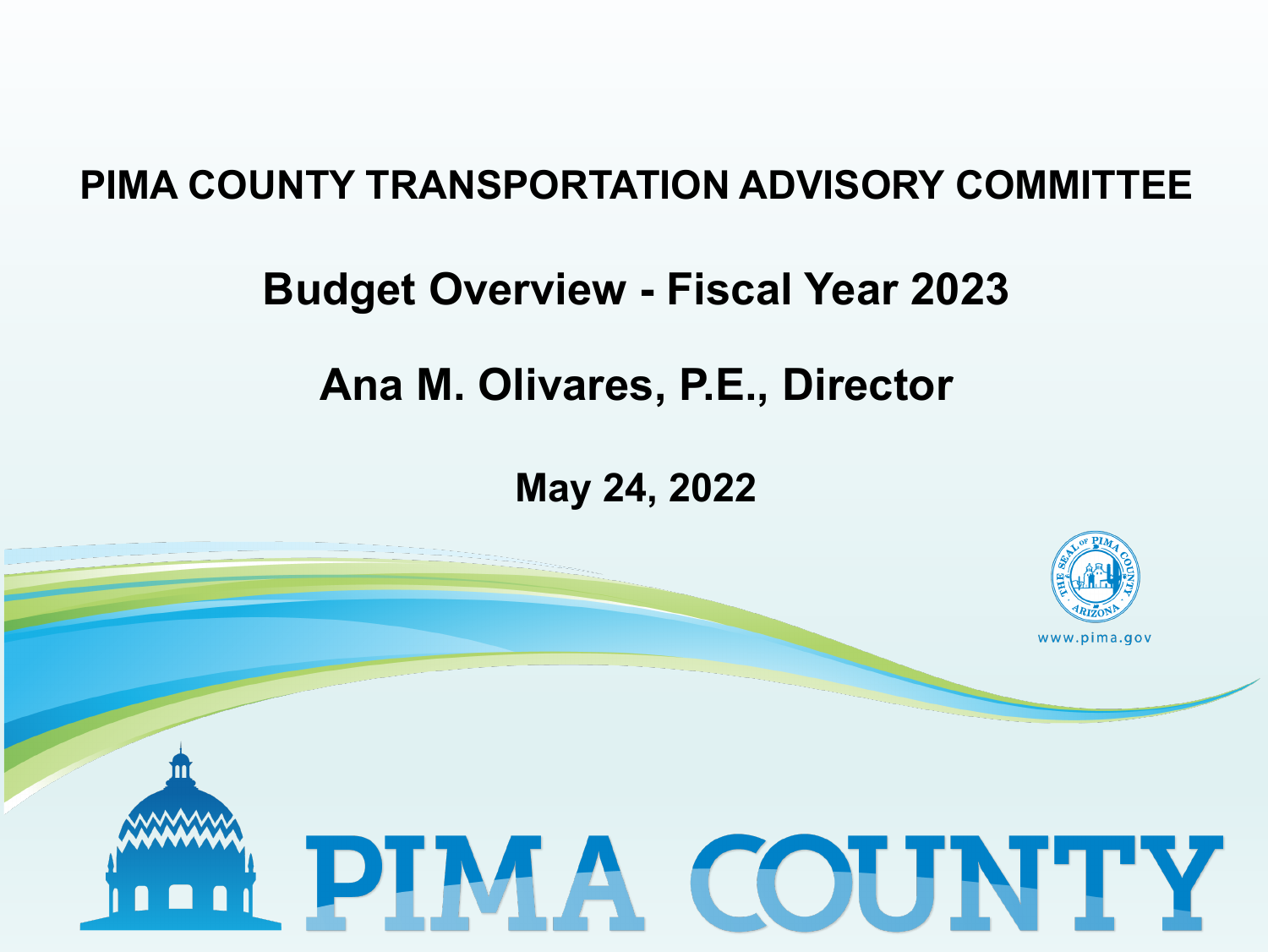

- **Planned Expenditures \$111.6 Million**
- **Transfers Out \$37.4 Million**

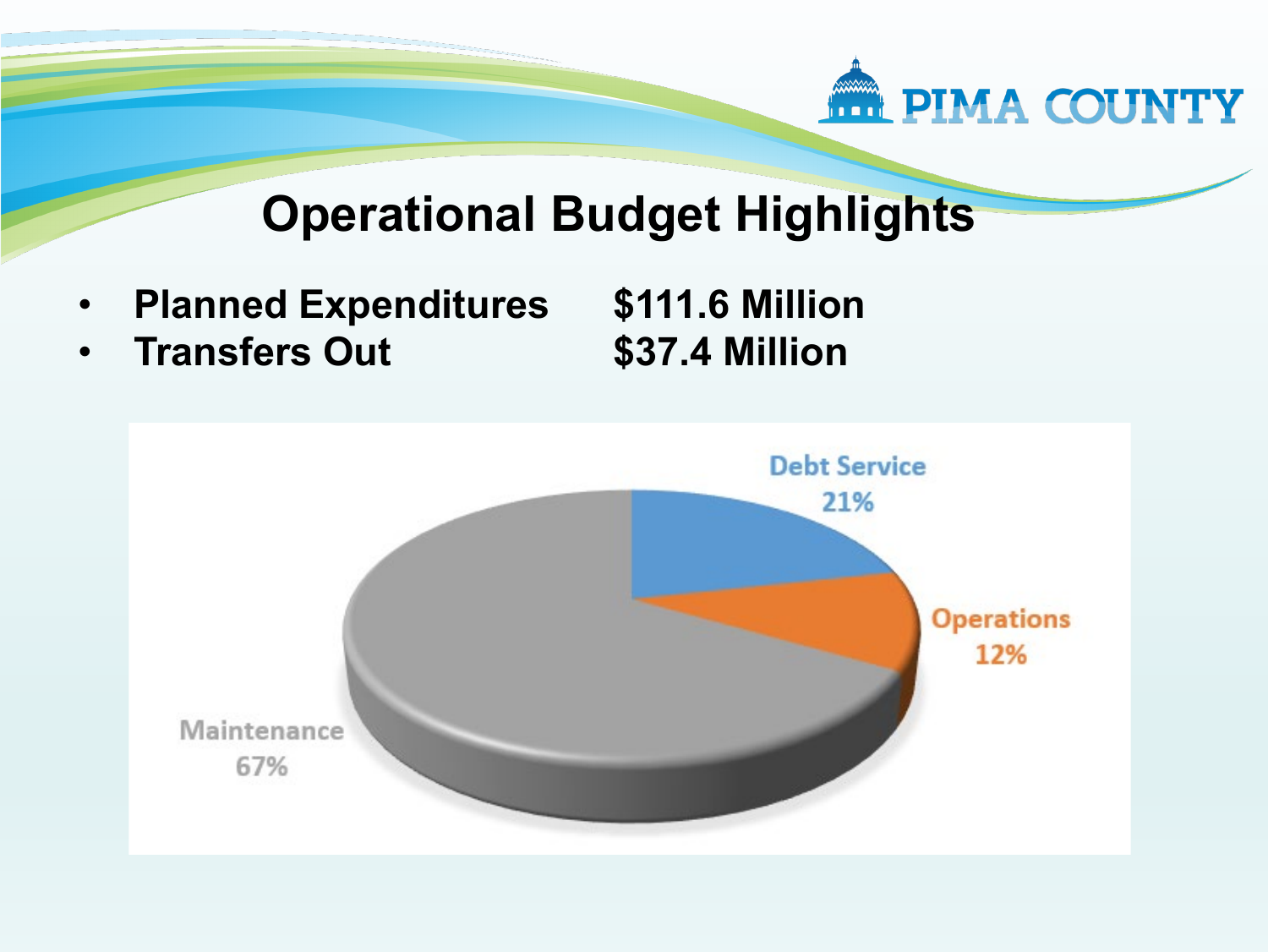

#### **Maintenance Includes –**

- **\$66.8M for Pavement Repair & Preservation**
- **\$32.4M for Road Infrastructure Maintenance**

### **Operations –**

- **\$6.6M for Transit**
- **\$5.8M for Traffic Reviews, Construction Oversight & Permit Inspection**
- **\$5.2M transfer to Capital Improvement Projects**

#### **Debt Service –**

- **\$11.0M transfer for 1997 HURF Bond**
- **\$21.0M transfer for COPS for Pavement Repair**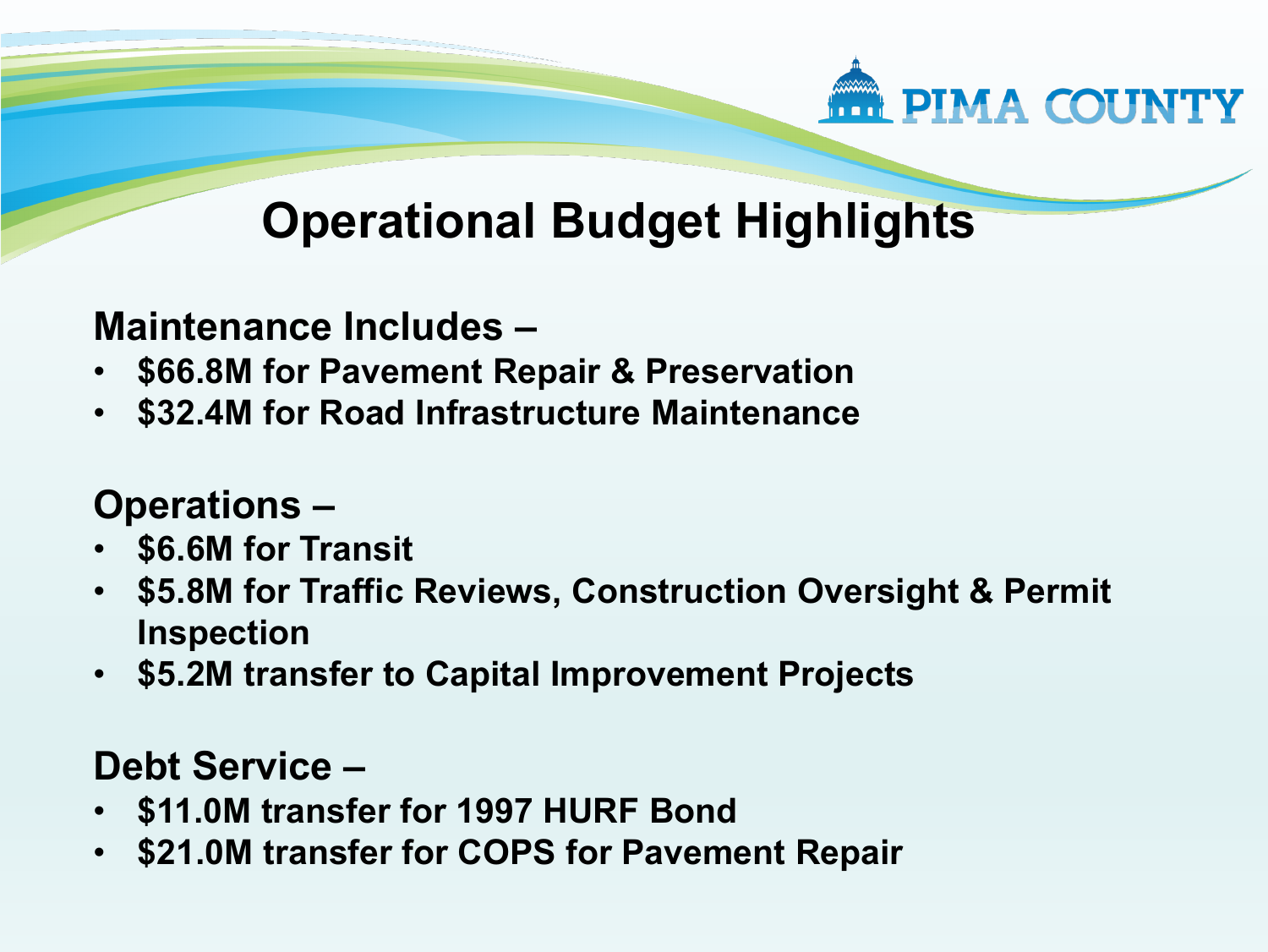

- **Planned Revenues \$77.7 Million**
- **Transfers In \$70.0 Million**

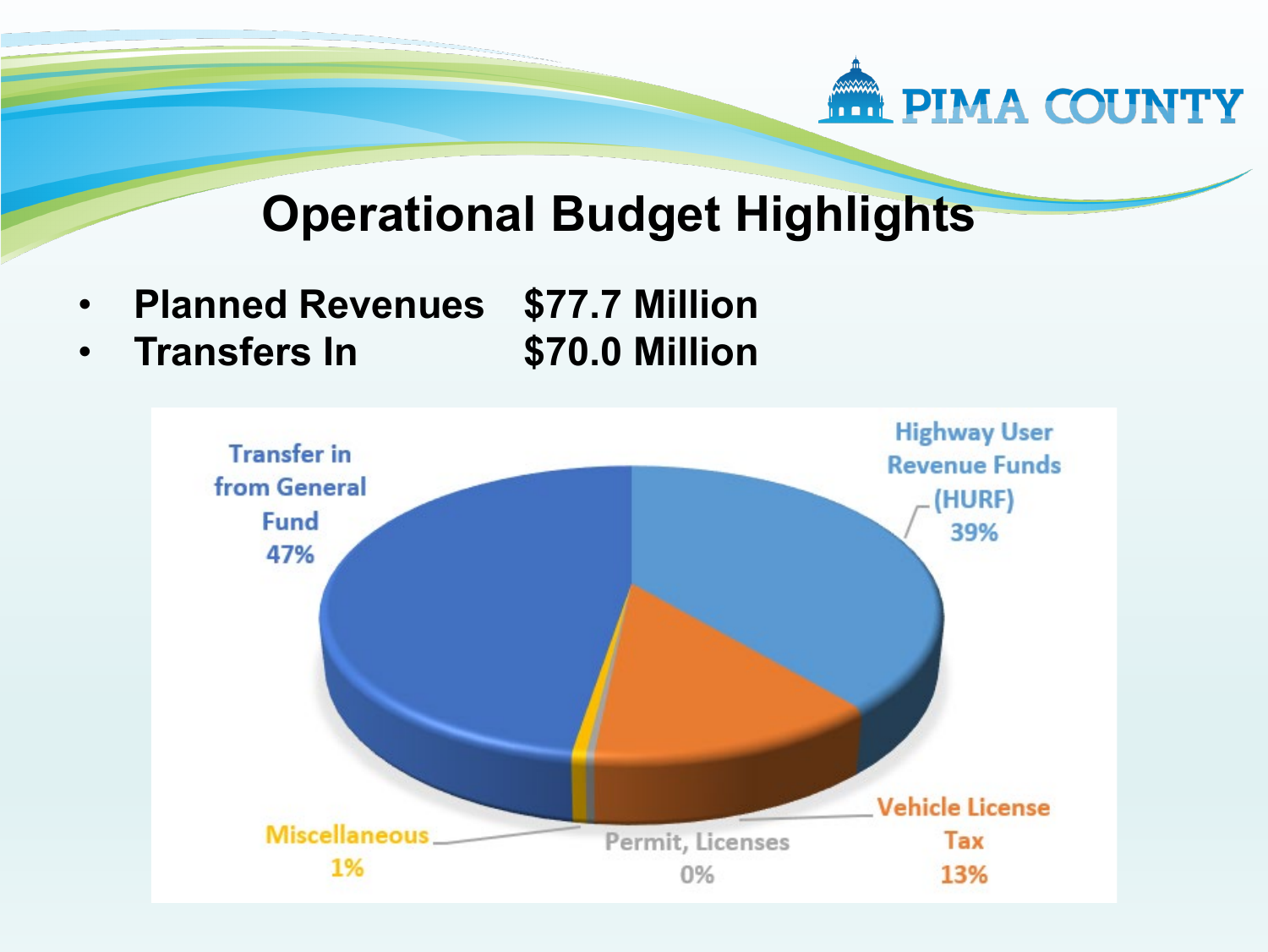

#### **Revenue Includes –**

- **\$57.5M HURF (Highway User Revenue Funds)**
- **\$18.8M VLT (Vehicle License Tax)**
- **\$0.5M Permit, Fees & Licenses**
- **\$0.9M Miscellaneous (Rent, Damage Billings)**

### **Transfer In –**

- **\$50M to Accelerate Pavement Repair**
- **\$20M for Pavement Repair (offset COPS Debt)**
- **\$0.1M for Graffiti Abatement**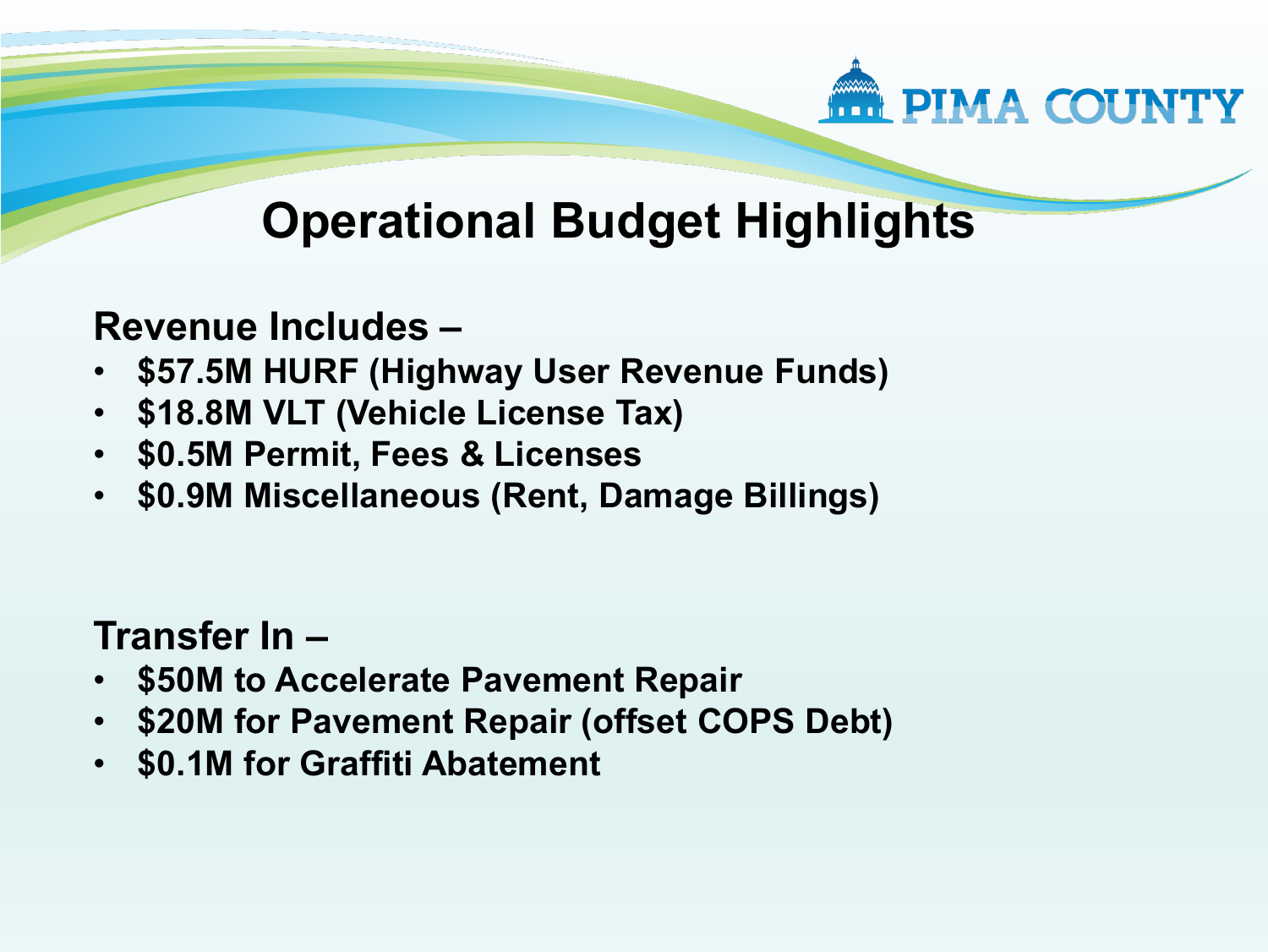

## **CIP Budget Highlights**

| <b>PROJECT ID</b>                                 | <b>PROJECT NAME</b>                                    | FY21/22 FORECAST | <b>FY22/23</b><br><b>REQUEST</b> | FY23/24 FORECAST | FY24/25<br><b>FORECAST</b> | FY25/26 FORECAST | FY26/27<br><b>FORECAST</b> | FY27/28 FORECAST |
|---------------------------------------------------|--------------------------------------------------------|------------------|----------------------------------|------------------|----------------------------|------------------|----------------------------|------------------|
| <b>COUNTY MANAGED PROJECTS IN DESIGN</b>          |                                                        |                  |                                  |                  |                            |                  |                            |                  |
| 4AJOLD                                            | Ajo Airport Airfield Lighting Design                   | 80,000           | 20,000                           |                  |                            |                  | O                          |                  |
| 4IRCAP                                            | Irvington Rd Intersection Improvements                 | 52,000           | 750,500                          | 592,500          |                            |                  | O                          |                  |
| 4MSSRD                                            | Mission Rd Overpass @ ASARCO Mine Haul                 | 10,000           | 177,700                          | 562,300          |                            |                  |                            |                  |
| 4RTFIR                                            | 1st Ave Orange Grove Rd to Ina Rd RTA13                |                  |                                  | 650,000          | 1,670,000                  | 4,936,000        | 4,238,000                  | ŋ                |
| 4SCIFP                                            | Santa Cruz Impact Fee Benefit Area Project             |                  | 900,000                          | 3,600,000        |                            |                  |                            |                  |
| 4TRSP2                                            | Sign Inventory and Panel Replacement Phase II          | n                | 210,000                          | 454,423          |                            |                  |                            | 0                |
|                                                   | <b>SUB-TOTAL COUNTY MANAGED PROJECTS IN DESIGN</b>     |                  | 2,058,200                        | 5,859,223        | 1,670,000                  | 4,936,000        | 4,238,000                  | 0                |
| <b>COUNTY MANAGED PROJECTS IN CONSTRUCTION</b>    |                                                        |                  |                                  |                  |                            |                  |                            |                  |
| 4AJOAO                                            | Ajo Airport Runway and Taxi Asphalt Overlay            |                  | 400,000                          | 400,000          |                            |                  | <sup>O</sup>               |                  |
| 4BUSTX                                            | Bus Stop Improvement 2 Program                         | 250,000          | 163,000                          | 125,000          | 125,000                    |                  | $\Omega$                   |                  |
| 4FTLOW                                            | Houghton Rd at Ft Lowell Rd Intersection Improvements  | 200,218          | 857,282                          | 127,500          |                            |                  | n                          |                  |
| 4KSCSD                                            | Kolb Road: Sabino Road to Sunrise Drive                | 10,620,703       | 620,000                          | 77,033           |                            |                  | n                          |                  |
| 4SAHWI                                            | Sahuarita Rd & Wilmot Rd Intersection Improvements     | 2,385,572        | 100,000                          | 140,000          |                            |                  | $\Omega$                   |                  |
| 4SANRD                                            | Sandario Rd at Rudasill Rd Intersection Improvements   | 357,000          | 180,000                          | 40,000           |                            |                  | n                          |                  |
| 4SHRWD                                            | South Houghton Road Widening                           | 22,697,005       | 10,120,000                       | 1,225,245        |                            |                  | n                          |                  |
| 4SMTRD                                            | Sierrita Mountain Rd TWLTL Hilltop Rd to Viking Street | 179,000          | 742,300                          | 26,700           |                            |                  | n                          |                  |
| 4SRBWB                                            | Silverbell Rd Blanco Wash Bridge*                      | 627,614          | 870,000                          | 3,256,377        |                            |                  | O                          |                  |
| SUB-TOTAL COUNTY MANAGED PROJECTS IN CONSTRUCTION |                                                        |                  | 14,052,582                       | 5,417,855        | 125,000                    | $\mathbf 0$      | $\mathbf{0}$               | $\mathbf 0$      |
|                                                   |                                                        |                  |                                  |                  |                            |                  |                            |                  |
|                                                   | <b>SUB-TOTAL COUNTY MANAGED PROJECTS</b>               |                  | 16,110,782                       | 11,277,078       | 1,795,000                  | 4,936,000        | 4,238,000                  | $\bf{0}$         |
|                                                   | PASS-THROUGH PROJECTS IN CONSTRUCTION                  |                  |                                  |                  |                            |                  |                            |                  |
| 4SRRIV                                            | Sunset Rd: I-10 to River Rd                            | 3,211,440        | 17,831,695                       | 16,273,393       |                            |                  | $\Omega$                   | 0                |
| 4HRSTV                                            | Houghton Rd I-10 to Golf Links Rd RTA 32 (portion of)  | 6,241,425        | 1,300,000                        |                  |                            | 5,335,897        | n                          |                  |
| 4KINOP                                            | 22nd St I-10 to Tucson Blvd Improvements               | 3,627,000        | 5,584,750                        |                  |                            |                  | C                          |                  |
| 4SCPRD                                            | Sabino Canyon Park Road                                | 45,000           | 308,000                          | 10,500           | $\Omega$                   | $\Omega$         | $\overline{0}$             | 0                |
| 4SRCOT                                            | Silverbell Road: Ina Rd to Grant Rd                    |                  |                                  |                  |                            | 6,400,000        | O                          | 0                |
| 4VRCOT                                            | Valencia Road: Kolb to Houghton                        |                  |                                  | 4,000,000        |                            |                  | $\Omega$                   | 0                |
| SUB-TOTAL PASS-THRU PROJECTS IN CONSTRUCTION      |                                                        |                  |                                  | 20,283,893       | $\mathbf 0$                | 11,735,897       | $\mathbf 0$                | 0                |
| <b>SUB-TOTAL PASS-THROUGH PROJECTS</b>            |                                                        |                  | 25,024,445                       | 20,283,893       | $\mathbf 0$                | 11,735,897       | $\mathbf{0}$               | $\bf{0}$         |
| <b>TOTAL PLANNED EXPENSES</b>                     |                                                        |                  | 41,135,227                       | 31,560,971       | 1,795,000                  | 16,671,897       | 4,238,000                  | $\bf{0}$         |